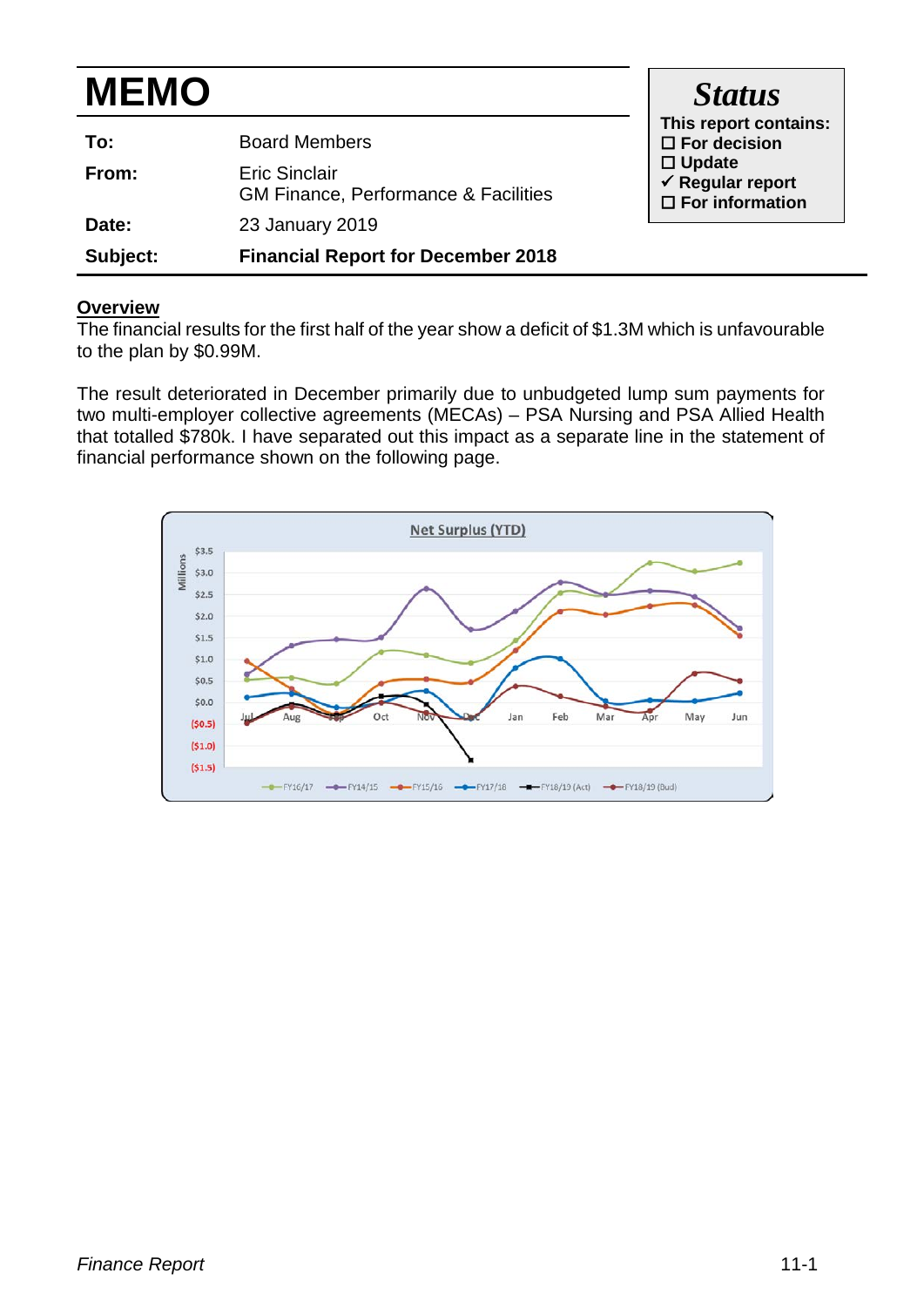| Month \$000s  |               |          |         |  |  |
|---------------|---------------|----------|---------|--|--|
| <b>Actual</b> | <b>Budget</b> | Variance | Last Yr |  |  |
| 37,552        | 36,861        | 691      | 34,287  |  |  |
| 1,608         | 1,608         | 0        | 1,671   |  |  |
| 405           | 492           | $-87$    | 306     |  |  |
| 829           | 830           | $-1$     | 813     |  |  |
| 1,125         | 981           | 144      | 1,118   |  |  |
| 41,519        | 40,772        | 747      | 38,195  |  |  |
|               |               |          |         |  |  |
| 15,079        | 14,798        | $-281$   | 13,129  |  |  |
| 514           | 128           | $-386$   | 343     |  |  |
| 15,593        | 14,926        | $-667$   | 13,472  |  |  |
| 1,483         | 1,360         | $-123$   | 1,374   |  |  |
| 2,322         | 1,990         | $-332$   | 2,131   |  |  |
| 4,132         | 3,884         | $-248$   | 3,529   |  |  |
| 374           | 263           | $-111$   | 261     |  |  |
| 2,436         | 2,336         | $-100$   | 2,475   |  |  |
| 10,085        | 10,363        | 278      | 10,073  |  |  |
| 3,902         | 3,900         | $-2$     | 3,706   |  |  |
| 40,327        | 39,022        | $-1,305$ | 37,021  |  |  |
| 1,192         | 1,750         | $-558$   | 1,174   |  |  |
| 28            | 19            | -9       | 14      |  |  |
| 1,126         | 1,109         | $-17$    | 1,011   |  |  |
| 552           | 728           | 176      | 782     |  |  |
| 1,706         | 1,856         | 150      | 1,807   |  |  |
| $-514$        | $-106$        | $-408$   | $-633$  |  |  |
| $-780$        | 0             | $-780$   | 0       |  |  |
| 0             | 0             | 0        | 0       |  |  |
| $-1.294$      | $-106$        | $-1.188$ | $-633$  |  |  |

#### **Operating Statement for the period ending December 2018**

|               | Month \$000s  |             |         |                                    | <b>YTD \$000s</b> |               |          |         | Full Year \$000s |          |
|---------------|---------------|-------------|---------|------------------------------------|-------------------|---------------|----------|---------|------------------|----------|
| <b>Actual</b> | <b>Budget</b> | Variance    | Last Yr |                                    | Actual            | <b>Budget</b> | Variance | Last Yr | <b>Budget</b>    | Last Yr  |
|               |               |             |         | Revenue                            |                   |               |          |         |                  |          |
| 37,552        | 36,861        | 691         | 34,287  | MOH devolved funding               | 232,664           | 230,534       | 2,130    | 219,737 | 463,268          | 444,601  |
| 1,608         | 1,608         | $\mathbf 0$ | 1,671   | MOH non-devolved funding           | 11,384            | 11,490        | $-106$   | 11,438  | 23,322           | 23,088   |
| 405           | 492           | $-87$       | 306     | ACC revenue                        | 2,932             | 3,009         | $-77$    | 2,552   | 6,034            | 5,264    |
| 829           | 830           | $-1$        | 813     | Other government & DHBs            | 5,181             | 5,097         | 84       | 5,442   | 10,173           | 10,845   |
| 1,125         | 981           | 144         | 1,118   | Other income                       | 7,138             | 6,208         | 930      | 6,297   | 12,368           | 14,456   |
| 41,519        | 40,772        | 747         | 38,195  | <b>Total Revenue</b>               | 259,299           | 256,338       | 2,961    | 245,466 | 515,165          | 498,254  |
|               |               |             |         | <b>Expenses</b>                    |                   |               |          |         |                  |          |
| 15,079        | 14,798        | $-281$      | 13,129  | Employed workforce                 | 94,858            | 96,582        | 1,724    | 88,781  | 196,255          | 184,566  |
| 514           | 128           | $-386$      | 343     | Outsourced workforce               | 2,746             | 857           | $-1,889$ | 1,787   | 1,677            | 4,131    |
| 15,593        | 14,926        | $-667$      | 13,472  | <b>Total Workforce</b>             | 97,604            | 97,439        | $-165$   | 90,568  | 197,932          | 188,697  |
| 1,483         | 1,360         | $-123$      | 1,374   | Outsourced services                | 8,681             | 8,358         | $-323$   | 8,031   | 16,716           | 16,352   |
| 2,322         | 1,990         | $-332$      | 2,131   | Clinical supplies                  | 13,969            | 12,942        | $-1,027$ | 12,993  | 25,890           | 26,702   |
| 4,132         | 3,884         | $-248$      | 3,529   | Pharmaceuticals                    | 23,552            | 23,397        | $-155$   | 23,516  | 46,357           | 47,573   |
| 374           | 263           | $-111$      | 261     | Air Ambulance                      | 2,031             | 1,544         | $-487$   | 1,434   | 3,089            | 3,162    |
| 2,436         | 2,336         | $-100$      | 2,475   | Non-clinical supplies              | 16,591            | 15,965        | $-626$   | 15,802  | 31,203           | 27,183   |
| 10,085        | 10,363        | 278         | 10,073  | External provider payments         | 62,580            | 62,191        | $-389$   | 60,075  | 123,904          | 121,406  |
| 3,902         | 3,900         | $-2$        | 3,706   | <b>Inter District Flows</b>        | 23,422            | 23,400        | $-22$    | 22,699  | 46,801           | 45,330   |
| 40,327        | 39,022        | $-1,305$    | 37,021  | <b>Total Expenses before IDCC</b>  | 248,430           | 245,236       | $-3,194$ | 235,118 | 491,892          | 476,405  |
| 1,192         | 1,750         | $-558$      | 1,174   | Surplus/(Deficit) before IDCC      | 10,869            | 11,102        | $-233$   | 10,348  | 23,273           | 21,849   |
| 28            | 19            | $-9$        | 14      | Interest expenses                  | 168               | 126           | $-42$    | 175     | 252              | 346      |
| 1,126         | 1,109         | $-17$       | 1,011   | Depreciation                       | 6,693             | 6,581         | $-112$   | 5,847   | 13,056           | 11,906   |
| 552           | 728           | 176         | 782     | Capital charge                     | 4,556             | 4,732         | 176      | 4,693   | 9,465            | 9,376    |
| 1,706         | 1,856         | 150         | 1,807   | <b>Total IDCC</b>                  | 11,417            | 11,439        | 22       | 10,715  | 22,773           | 21,628   |
| $-514$        | $-106$        | $-408$      | $-633$  | <b>Operating Surplus/(Deficit)</b> | $-548$            | $-337$        | $-211$   | $-367$  | 500              | 221      |
| $-780$        | 0             | $-780$      | 0       | MECA settlements                   | $-780$            | $\mathbf 0$   | $-780$   | 0       | 0                | $\Omega$ |
| $\mathbf 0$   | $\mathbf 0$   | $\mathbf 0$ | 0       | Impairment of NOS asset            | 0                 | 0             | 0        | 0       | 0                | $-2,255$ |
| $-1,294$      | $-106$        | $-1,188$    | $-633$  | Net Surplus/(Deficit)              | $-1,328$          | $-337$        | $-991$   | $-367$  | 500              | $-2,034$ |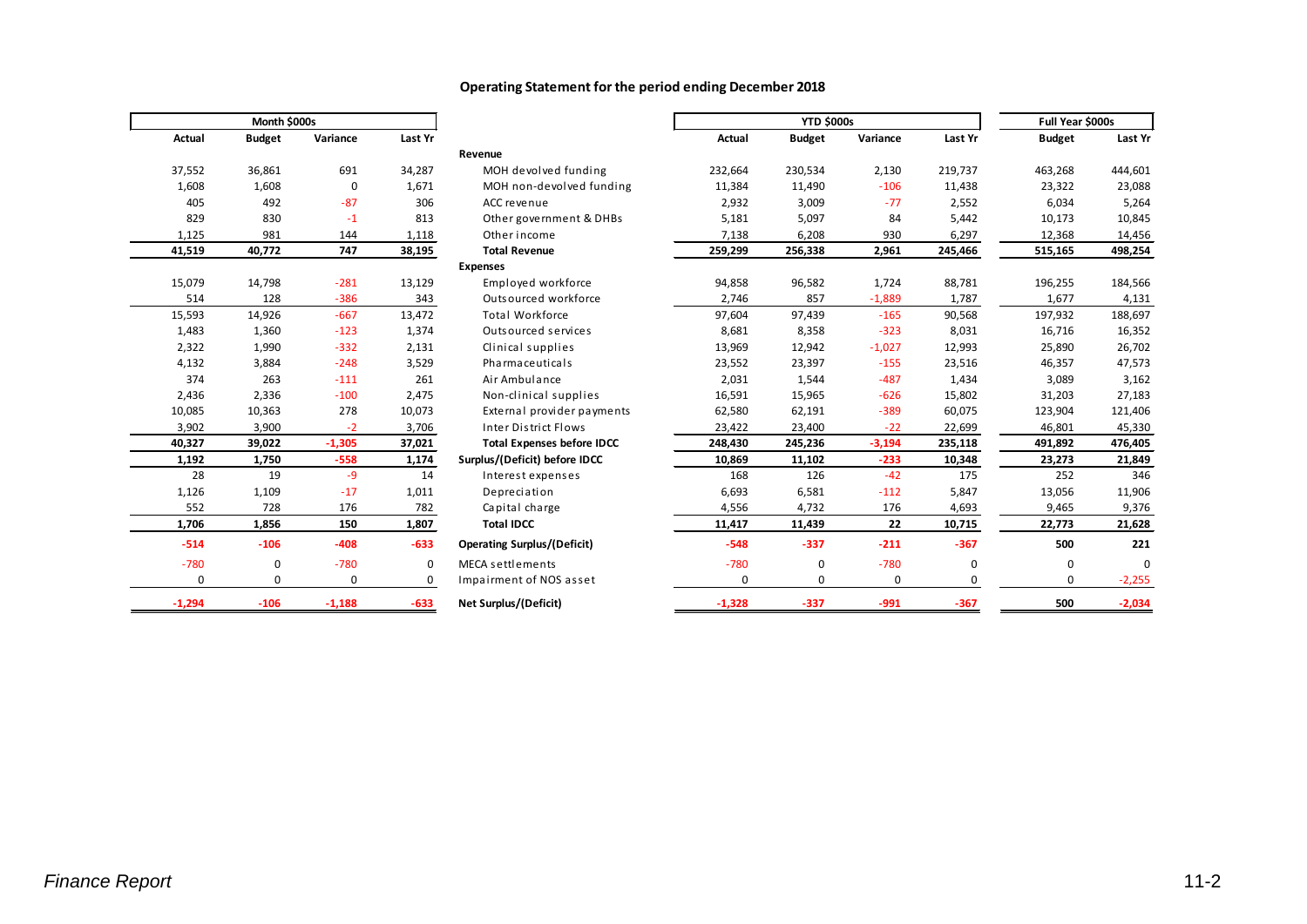## **Key messages for the month**

- The payroll team are in the process of implementing a number of the MECAs that have been settled. These implementations can be complex especially with the number of variables that occur such as lump sums, step changes (additional steps and the removal of some steps), percentage increases, back pay, translation of employees from where they were placed on the previous MECA to where they are placed on the new one. The impacts for the MECAs will occur over the coming months. For the PSA Nursing and the PSA Allied Health MECAs the lump sum payments due were actioned prior to Christmas resulting in unbudgeted costs of \$780k recognised in the December result. This impact has been excluded from the workforce costs and included as a separate line. We will do this for other MECAs when the impacts are recognised in the financial results and where there is no additional funding provided by the MOH.
- Medical workforce costs continue to be monitored closely with the balance between employed and locum staff a constant challenge. The RMO run change occurred in November and there were claims for allowances dating back to February 2018 that were not known nor accrued for.
- Nursing costs are higher than budget in the month with two primary drivers:
	- o Some of the CCDM roles are in place and the costs offset within revenue totalling \$117k
	- $\circ$  Volumes remained higher than planned through the month resulting in additional nursing staff including 7.2FTE required for specials and watches.
- Clinical supply costs are tracking adverse to budget. Acute orthopaedic caseweights remain higher than allowed for within the production plan driving higher costs associated with this higher volume. I have separated the costs associated with the air ambulance from clinical supplies and these now show as a separate line. Although the volume of flights is higher than planned, and last year the main reason for the adverse variance is the new pricing regime negotiated by the MOH.
- The October Pharmac forecast was received in November and the accruals recognised within the December results align to the Pharmac forecast.

Eric Sinclair **GM Finance and Performance**

## **RECOMMENDATIONS:**

# **THAT THE BOARD RECEIVES THE FINANCIAL REPORT.**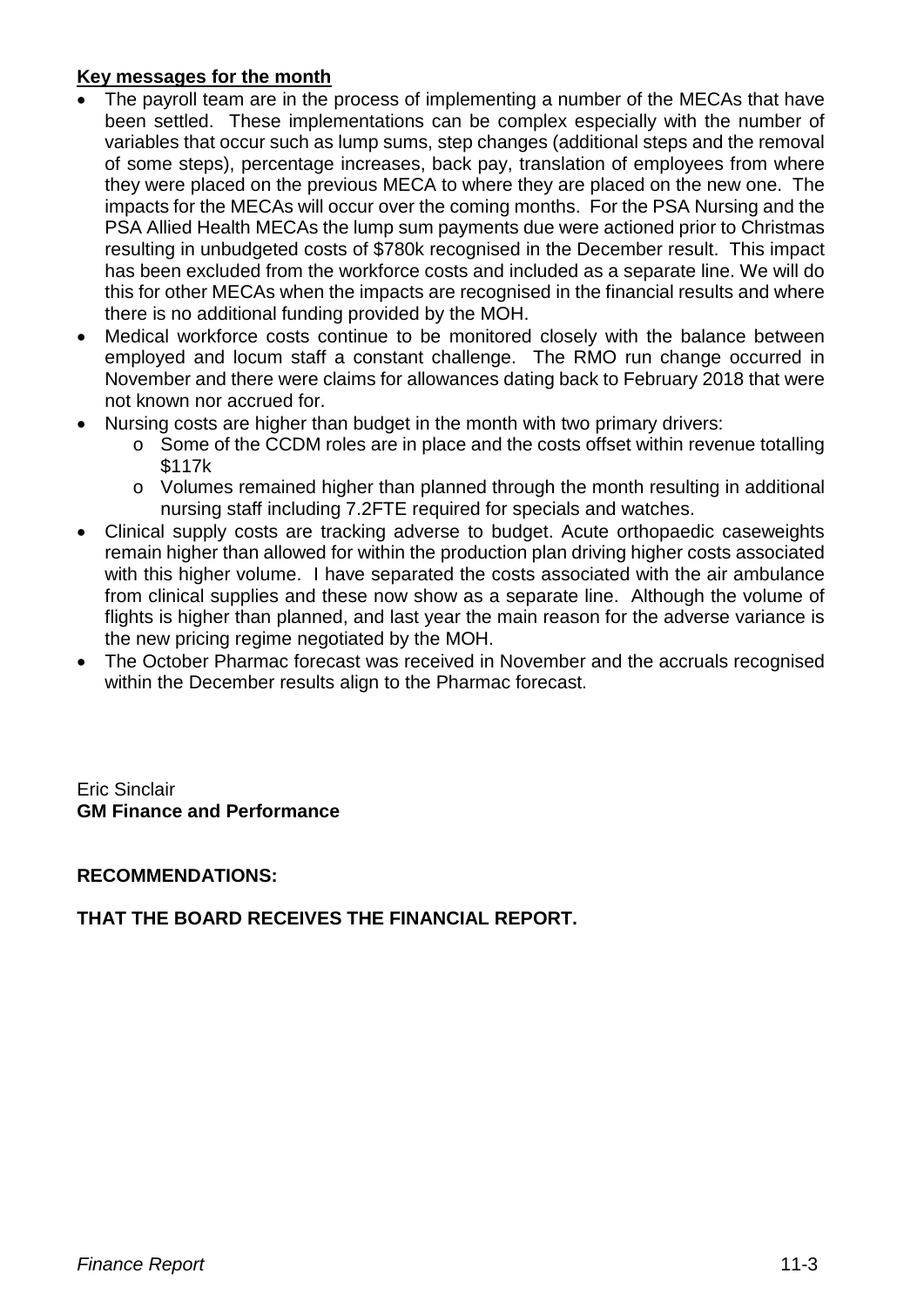## **Appendix A – Detailed Financial Statements**

### *Financial Performance by Division*

| December 2018 \$000s |               |                           |                               |  |  |  |
|----------------------|---------------|---------------------------|-------------------------------|--|--|--|
| <b>Actual</b>        | <b>Budget</b> | <b>Budget</b><br>Variance | Last<br>Year<br><b>Actual</b> |  |  |  |
| 38,367               | 37,663        | 704                       | 35,103                        |  |  |  |
| 326                  | 330           | (3)                       | 356                           |  |  |  |
| 22,601               | 22,195        | 406                       | 22,366                        |  |  |  |
| (19, 776)            | (19, 416)     | (360)                     | (19, 631)                     |  |  |  |
| 41,519               | 40,771        | 748                       | 38,195                        |  |  |  |
|                      |               |                           |                               |  |  |  |
| 37,638               | 36,978        | (660)                     | 36,479                        |  |  |  |
| 369                  | 284           | (85)                      | 303                           |  |  |  |
| 24,582               | 23,032        | (1, 550)                  | 21,679                        |  |  |  |
| (19, 776)            | (19, 416)     | 360                       | (19, 631)                     |  |  |  |
| 42,813               | 40,878        | (1, 934)                  | 38,830                        |  |  |  |
|                      |               |                           |                               |  |  |  |
| 730                  | 685           | 44                        | (1, 376)                      |  |  |  |
| (43)                 | 45            | (88)                      | 54                            |  |  |  |
| (1,981)              | (838)         | (1, 143)                  | 687                           |  |  |  |
| (1, 294)             | (107)         | (1, 187)                  | (635)                         |  |  |  |

| ctual    | <b>Budget</b> | <b>Budget</b><br>Variance | Last<br>Year<br><b>Actual</b> |                                       | <b>Actual</b> | <b>Budget</b> | <b>Budget</b><br><b>Variance</b> | Last<br>Year<br><b>Actual</b> |
|----------|---------------|---------------------------|-------------------------------|---------------------------------------|---------------|---------------|----------------------------------|-------------------------------|
|          |               |                           |                               | <b>Revenue</b>                        |               |               |                                  |                               |
| 38,367   | 37,663        | 704                       | 35,103                        | Funds                                 | 237,596       | 235,348       | 2,249                            | 224,900                       |
| 326      | 330           | (3)                       | 356                           | Governance and Funding Administration | 2,121         | 2,140         | (19)                             | 2,145                         |
| 22,601   | 22,195        | 406                       | 22,366                        | Provider                              | 147,745       | 145,055       | 2,690                            | 136,199                       |
| 19,776)  | (19, 416)     | (360)                     | (19, 631)                     | Eliminations                          | (128,164)     | (126, 205)    | (1,958)                          | (117, 778)                    |
| 41,519   | 40,771        | 748                       | 38,195                        | <b>Total Revenue</b>                  | 259,299       | 256,338       | 2,961                            | 245,466                       |
|          |               |                           |                               | <b>Expenditure</b>                    |               |               |                                  |                               |
| 37,638   | 36,978        | (660)                     | 36,479                        | Funds                                 | 235,222       | 231,391       | (3,831)                          | 219,974                       |
| 369      | 284           | (85)                      | 303                           | Governance and Funding Administration | 2,138         | 1,849         | (289)                            | 1,830                         |
| 24,582   | 23,032        | (1, 550)                  | 21,679                        | Provider                              | 151,432       | 149,642       | (1,790)                          | 141,808                       |
| 19,776)  | (19, 416)     | 360                       | (19, 631)                     | Eliminations                          | (128,164)     | (126, 205)    | 1,958                            | (117, 778)                    |
| 42,813   | 40,878        | (1, 934)                  | 38,830                        | <b>Total Expenditure</b>              | 260,628       | 256,676       | (3, 952)                         | 245,833                       |
|          |               |                           |                               | <b>Net Contribution</b>               |               |               |                                  |                               |
| 730      | 685           | 44                        | (1, 376)                      | Funds                                 | 2,374         | 3,957         | (1,583)                          | 4,926                         |
| (43)     | 45            | (88)                      | 54                            | Governance and Funding Administration | (17)          | 292           | (309)                            | 316                           |
| (1,981)  | (838)         | (1, 143)                  | 687                           | Provider                              | (3,687)       | (4,587)       | 900                              | (5,609)                       |
| (1, 294) | (107)         | (1, 187)                  | (635)                         | Net Surplus/(Deficit)                 | (1, 330)      | (339)         | (991)                            | (367)                         |

**Year to Date \$000s**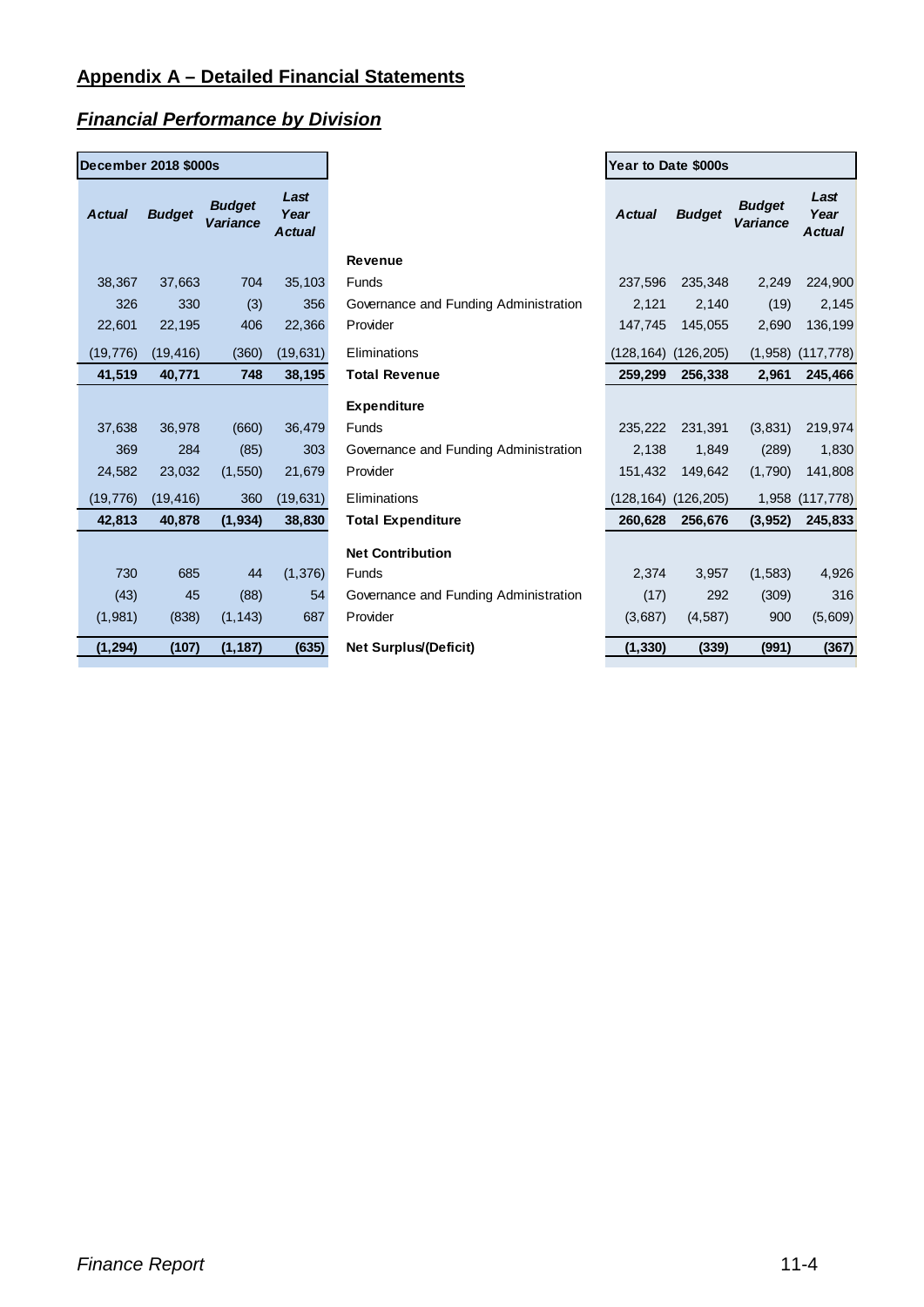## *Statement of Financial Position*

|                                 | <b>June 2018</b> | <b>Dec</b>    | <b>Dec</b>    |          | <b>Annual</b> |
|---------------------------------|------------------|---------------|---------------|----------|---------------|
| \$000s                          | <b>Actual</b>    | <b>Actual</b> | <b>Budget</b> | Variance | <b>Budget</b> |
| <b>Current Assets</b>           |                  |               |               |          |               |
| <b>Bank</b>                     | 18,468           | 18,768        | 21,160        | (2, 392) | 20,841        |
| Deposits > 3 months             | 19,950           | 20,800        | 19,950        | 850      | 19,950        |
| Debtors & Prepayments           | 18,436           | 20,366        | 18,436        | 1,930    | 18,636        |
| <b>Stock</b>                    | 2,715            | 2,706         | 2,715         | (9)      | 2,715         |
| <b>Assets Held for Sale</b>     | 465              | 465           | 465           | (0)      |               |
| <b>Current Assets</b>           | 60,034           | 63,105        | 62,726        | 379      | 62,142        |
| <b>Current Liabilities</b>      |                  |               |               |          |               |
| Creditors                       | 27,437           | 32,318        | 31,311        | (1,007)  | 32,086        |
| <b>Employee Entitlements</b>    | 37,032           | 35,731        | 34,851        | (880)    | 34,851        |
| Term Debt - Current Portion     | 490              | 479           | 500           | 21       | 507           |
| <b>Current Liabilities</b>      | 64,958           | 68,527        | 66,662        | (1, 865) | 67,444        |
| <b>Working Capital</b>          | (4, 924)         | (5, 423)      | (3,936)       | (1, 487) | (5, 302)      |
| <b>Non Current Assets</b>       |                  |               |               |          |               |
| Property Plant and Equipment    | 208,262          | 207,177       | 206,648       | 529      | 208,111       |
| <b>Other Non Current Assets</b> | 1,762            | 1,764         | 1,763         |          | 1,763         |
| <b>Non Current Assets</b>       | 210,024          | 208,940       | 208,411       | 529      | 209,874       |
|                                 |                  |               |               |          |               |
| <b>Employee Entitlements</b>    | 9,406            | 9,406         | 9,406         |          | 9,406         |
| <b>Term Debt</b>                | 8,172            | 7,920         | 7,932         | 12       | 7,692         |
| <b>Non Current Liabilities</b>  | 17,578           | 17,326        | 17,338        | 12       | 17,098        |
| <b>Net Assets</b>               | 187,522          | 186,192       | 187,137       | (945)    | 187,474       |
| <b>Equity</b>                   |                  |               |               |          |               |
| Crown Equity                    | 82,467           | 82,467        | 82,468        | (1)      | 81,920        |
| <b>Revaluation Reserve</b>      | 86,476           | 86,476        | 86,475        |          | 86,475        |
| <b>Retained Earnings:</b>       |                  |               |               |          |               |
| General                         | 19,028           | 17,255        | 18,314        | (1,059)  | 19,557        |
| <b>DSS</b>                      | 160              | 209           | (47)          | 256      | (51)          |
| Mental Health                   | (610)            | (216)         | (73)          | (143)    | (427)         |
| <b>Total Retained Earnings</b>  | 18,579           | 17,249        | 18,194        | (945)    | 19,079        |
| <b>Total Crown Equity</b>       | 187,522          | 186,192       | 187,137       | (945)    | 187,474       |